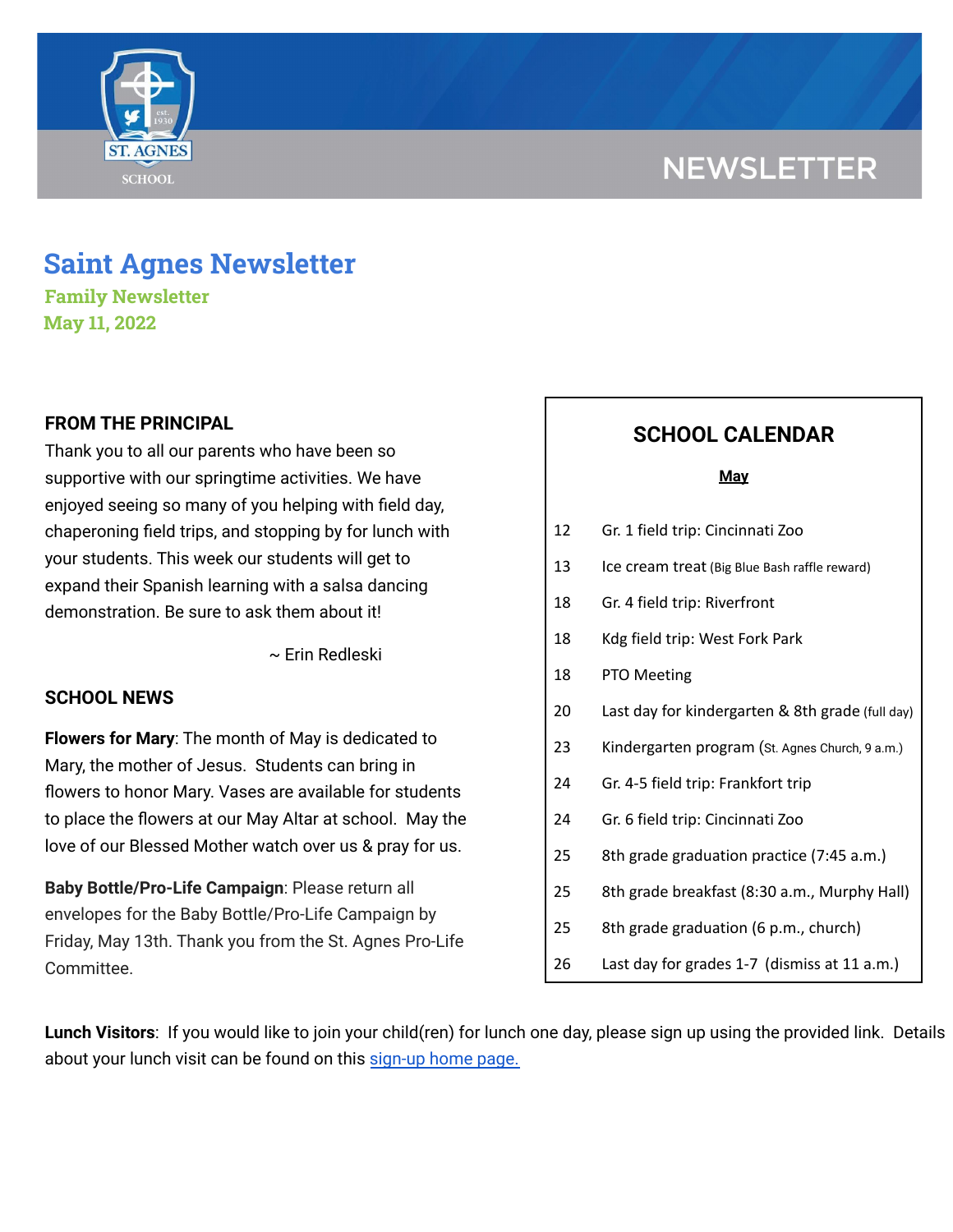**Library News** - Overdue notices have been sent home. Please look for missing library books and return them to school ASAP. Thanks! Contact Mrs. Egan with questions ([negan@saintagnes.com\)](mailto:negan@saintagnes.com)

**School Calendar 2022-2023:** The 2022-23 school calendar can be viewed [here](https://docs.google.com/document/d/19Jca5qDUn0PL7orYjTM3_tiJTiT1MqUm7a4nh3h5hlk/edit?usp=sharing).

**COVID-19:** Saint Agnes currently has zero active cases.

### **PTO**

**Big Blue Bash CASH!CASH!CASH! Raffle** wants to send a special Thank-You to all those families who sold 10 or more raffle tickets to support the event! We will be celebrating this on Friday, May 13th at 10:30am with a Silly-String-the-Principal Assembly for our top selling families: \*Weitzel (38), \*Brungs (33), \*Seibert (32) At this fun event, we will have 199 students who will be receiving a special ice cream treat! Thanks again to all those who participated to make the CASH! CASH! CASH! Raffle a huge success!

**Used uniforms:** As seasons change and the school year is coming close to the end, please consider donating uniforms to the used uniform sale. More information to come about when the sale will be. Donations can be sent via kid mail to Della Chalk 1S, I can pick up from you, or you can drop them off to me. Feel free to email, call, or text me to make arrangements at tiffanymchalk@gmail.com or 859-801-0969. Thank you- Tiffany Chalk

**Wildcat Family Social Event**: Come join us on May 15 from 4-7 p.m. for the final Wildcat Social event of the year - Sunday Family Funday! This event is for the entire family and will be a great time for all! We will have field events, games, music, food and drinks. There will also be food onsite and available for purchase via food trucks with a portion of the sales being donated back to St. Agnes. So mark your calendars to come out and spend the evening with family and friends before school is out for the summer! Register here <http://wildcats21.givesmart.com/> \*Also, if you need service hours and would like to help with this event or donate restaurant gift cards for prizes (will also count for service hours) contact Stephanie Lonnemann [Kenning.Stephanie@gmail.com.](mailto:Kenning.Stephanie@gmail.com)

School Supply Kits: Once again, the PTO is partnering with 1<sup>st</sup> Day School Supplies. If you ordered this year, you have received the emails for next school year. If you have not used this service before it is a huge convenience before the start of the school year. PTO receives \$5 from each order. The company uses the exact supplies the teachers have requested from the brands you trust and respect. They come packaged in sturdy boxes, including name labels and will be delivered to the school before the first day. Customer service is outstanding. If something is not right, they make it so in a short time. Easy pick up for you, no need to run to multiple stores looking for supplies. Order Now until July 1<sup>st</sup> [http://1stdayschoolsupplies.com/kits.php?sid=43324](https://nam12.safelinks.protection.outlook.com/?url=http%3A%2F%2Fclick.email.1stdayschoolsupplies.com%2F%3Fqs%3Da6381670051ae50e6df12d9c6298627d7167eb6d06fc4bd90939940d6c7b2c57b79378f2fe849cd98db78ff5c4d8f255f020800e61c7058f&data=05%7C01%7C%7Cb9d4faf547204fcbb35e08da26c82fb7%7C84df9e7fe9f640afb435aaaaaaaaaaaa%7C1%7C0%7C637864938505201896%7CUnknown%7CTWFpbGZsb3d8eyJWIjoiMC4wLjAwMDAiLCJQIjoiV2luMzIiLCJBTiI6Ik1haWwiLCJXVCI6Mn0%3D%7C3000%7C%7C%7C&sdata=WIIeMf5I1FT0hRH%2FgTxObfiZ1jHIdSeYQ3tZp5BvZs0%3D&reserved=0)

#### **Mission Statement of Saint Agnes School**

Saint Agnes School exists to provide excellence in Catholic education while inspiring and empowering our students to live the Gospel message of Jesus Christ. As compassionate and faithful Christians, we continue to pursue our spiritual journey, achieve our highest academic potential, and be stewards of the Catholic faith to others.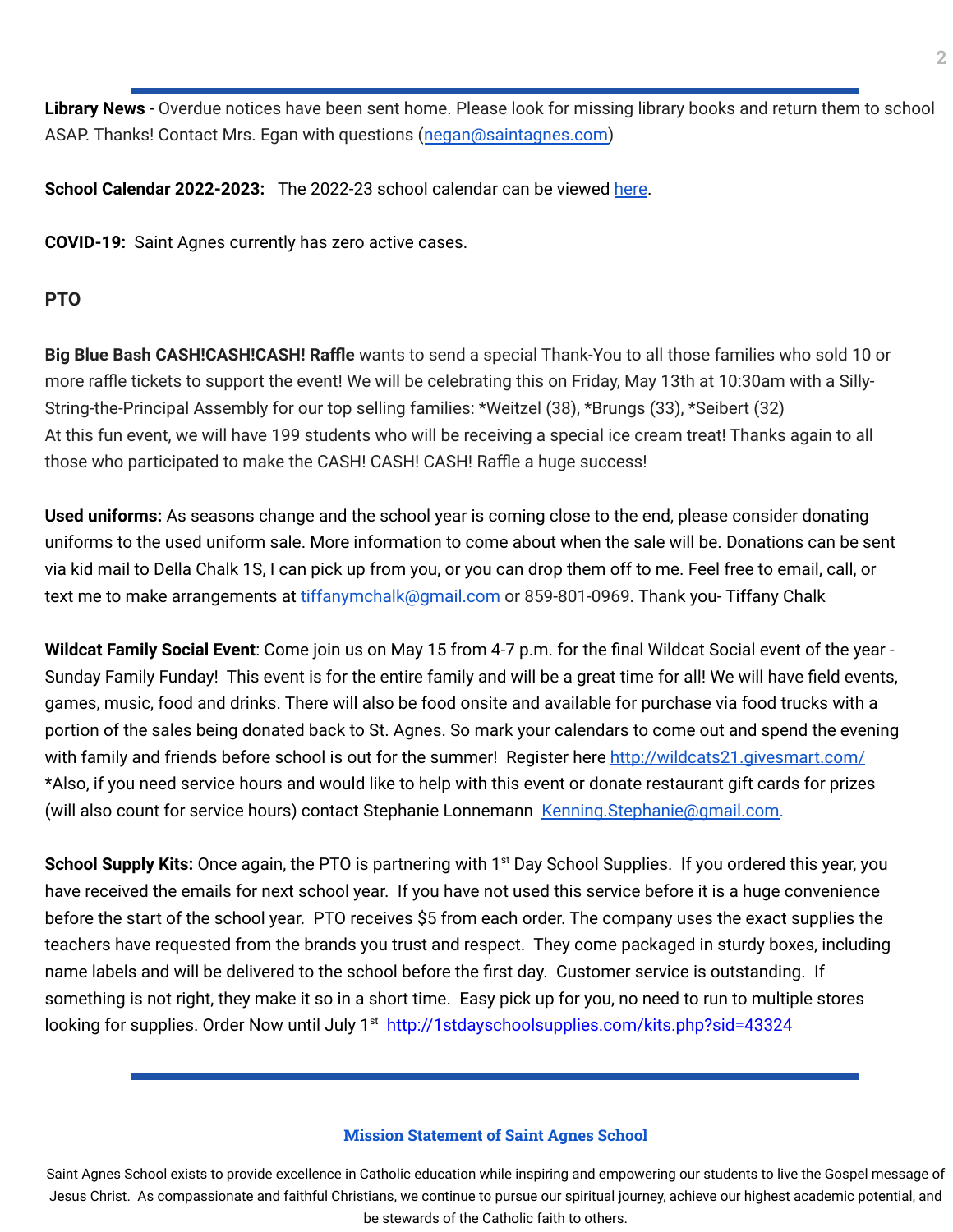### **BOOSTERS**

**Volleyball**: *Registration deadline is this Friday, May 13th!* Register your students entering the 3 rd through 8 th grade in the fall of 2022: <https://tshq.bluesombrero.com/Default.aspx?tabid=2307427>

\*\*When registering your daughter make sure you list her Fall 2022 grade.\*\*

If your daughter is trying out for the competitive team (6<sup>th</sup> thru 8<sup>th</sup> grades only) please note this under the *comments/conditions section on the registration.* If your daughter does not make the competitive team, she will automatically be placed on the recreational team. Tryouts for these teams will be held in mid to late May.

Coaches for recreational teams 3<sup>rd</sup>-8<sup>th</sup> are two Virtus-trained parents. Please consider coaching your daughter's team (no volleyball experience necessary). When registering your daughter, please complete the volunteer section if you would like to coach! We are also in need of non-parent coaches for the competitive teams. Please reach out if you know anyone that would be interested. Practices typically start in August. Leagues are tentatively scheduled to start at the end of August. If you have questions, please contact Allison Fullenkamp at stagnesvball@gmail.com or via text at 513-678-7118.

**Fall Soccer:** 2022 Fall Soccer Registration opens Monday, May 16th. Saint Agnes offers soccer for students ages 4-13. Play games and practice at Saint Agnes Fields. Play with your classmates.

- We have an **"**under-6 instructional program" for ages 4-6 with a combined practice and game on Sundays from 2-3 p.m. at Saint Agnes.
- Our "Recreational U8 U14 program" plays in the Northern Kentucky Soccer League (NKSL) and has weekday practices at Saint Agnes and Saturday games at various locations in Kenton County.

Shirts are provided for the U6 program. Uniforms for the recreational program must be purchased during the registration process (if needed). We will not be charging for U14 (12–13-year-olds) until we know if we have enough players. Registration ends Saturday, June 25th. Late registrations are not guaranteed. Registration will be through the Boosters website: <http://tshq.bluesombrero.com/saintagnesboosters> (Click on "Registration Info"). For questions contact Rob Lynch, [RobLynch474@gmail.com](mailto:RobLynch474@gmail.com).

## **COMMUNITY NEWS**

**Summer Camps at Notre Dame Academy:** To find out more about summer enrichment opportunities at NDA for boys and girls, go to [www.ndapandas.org/academics/summer-enrichment-programs-at-nda.](http://www.ndapandas.org/academics/summer-enrichment-programs-at-nda) The deadlines are approaching quickly! There are camps for many different age groups.

#### **Mission Statement of Saint Agnes School**

Saint Agnes School exists to provide excellence in Catholic education while inspiring and empowering our students to live the Gospel message of Jesus Christ. As compassionate and faithful Christians, we continue to pursue our spiritual journey, achieve our highest academic potential, and be stewards of the Catholic faith to others.